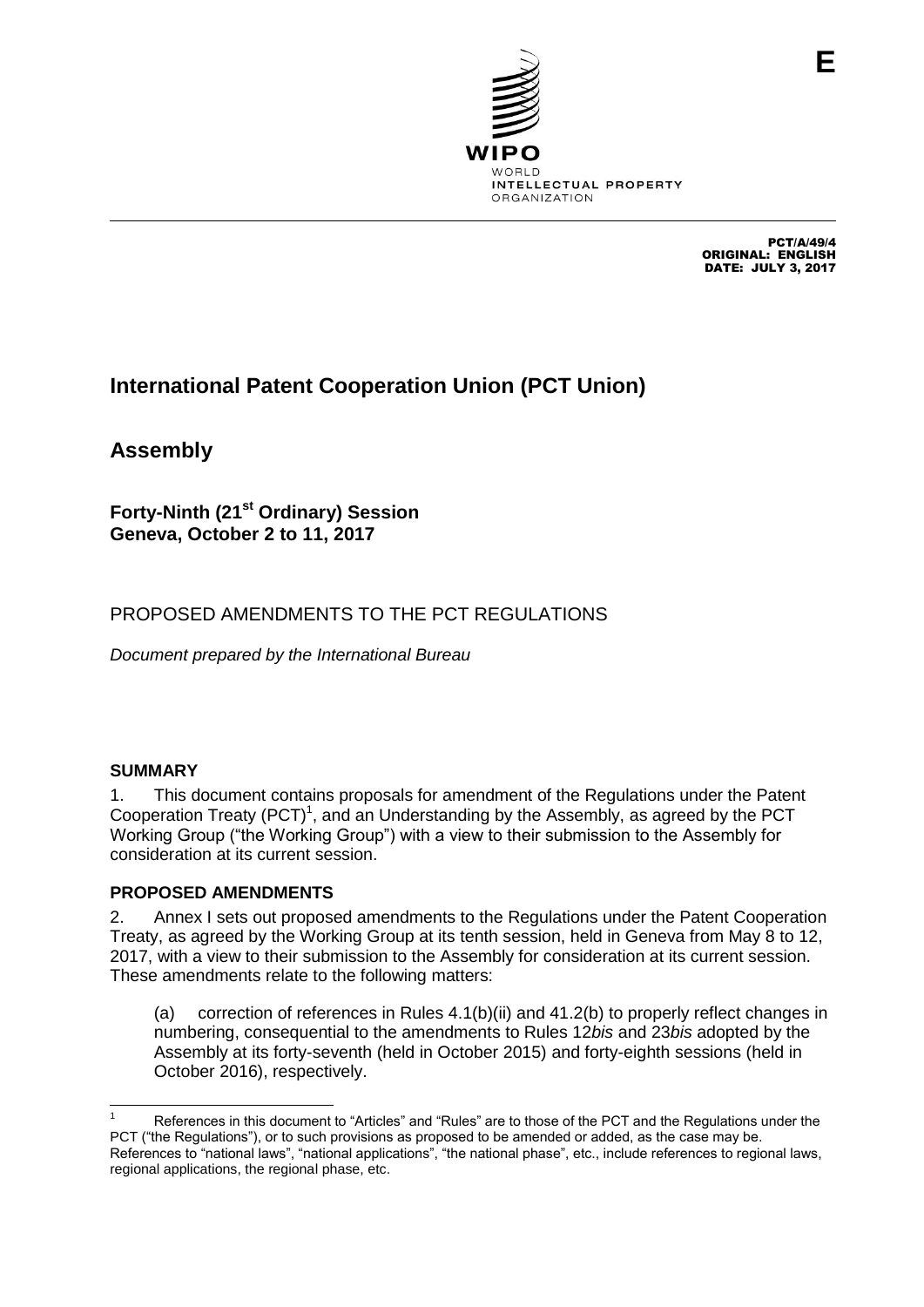(b) amendment to the Schedule of Fees to make clear that the 90 per cent fee reductions in item 5 are intended only for persons filing an international application in their own right and not those filing an international application on behalf of a person or entity which is not eligible for the reduction, such as a director or employee of a company filing an international application on behalf of a company in order to obtain the reduction in item 5(a).

<span id="page-1-1"></span>3. With regard to the latter issue, the Working Group recommended that, in addition to the amendment to the Schedule of Fees, the PCT Assembly adopt the following Understanding:

"It is the understanding of the PCT Assembly that the fee reduction in item 5 of the Schedule of Fees is intended to apply only in the case where the applicants indicated in the request are the sole and true owners of the application and under no obligation to assign, grant, convey or license the rights in the invention to another party which is not eligible for the fee reduction."

4. Annex II contains a "clean" text of the relevant Rules as they would stand after amendment.

#### **ENTRY INTO FORCE AND TRANSITIONAL ARRANGEMENTS**

5. It is proposed that the proposed amendments should enter into force on July 1, 2018, and should apply to any international application the international filing date of which is on or after that date. Noting that the amendment to the Schedule of Fees is intended as a clarification of the original intent of the fee reduction rather than a substantive change, it is proposed that the Understanding be adopted with effect from the closing of the Assembly on October 11, 2017.

<span id="page-1-0"></span>6. It is therefore proposed that the Assembly adopt the following decision concerning entry into force and transitional arrangements of the proposed amendments of the Regulations set out in Annex I to this document:

"The amendment of Rules 4.1(b)(ii) and 41.2(b) and of the Schedule of Fees shall enter into force on July 1, 2018, and shall apply to any international application the international filing date of which is on or after that date."

> *7. The Assembly of the PCT Union is invited:*

> > *(i) to adopt the proposed amendments to the Regulations under the PCT set out in Annex I to document PCT/A/49/4, and the proposed decision set out in paragraph [6](#page-1-0) of document PCT/A/49/4 relating to entry into force and transitional arrangements; and*

> > *(ii) to adopt the Understanding set out in paragraph [3](#page-1-1) of document PCT/A/49/4 with effect from October 11, 2017.*

[Annexes follow]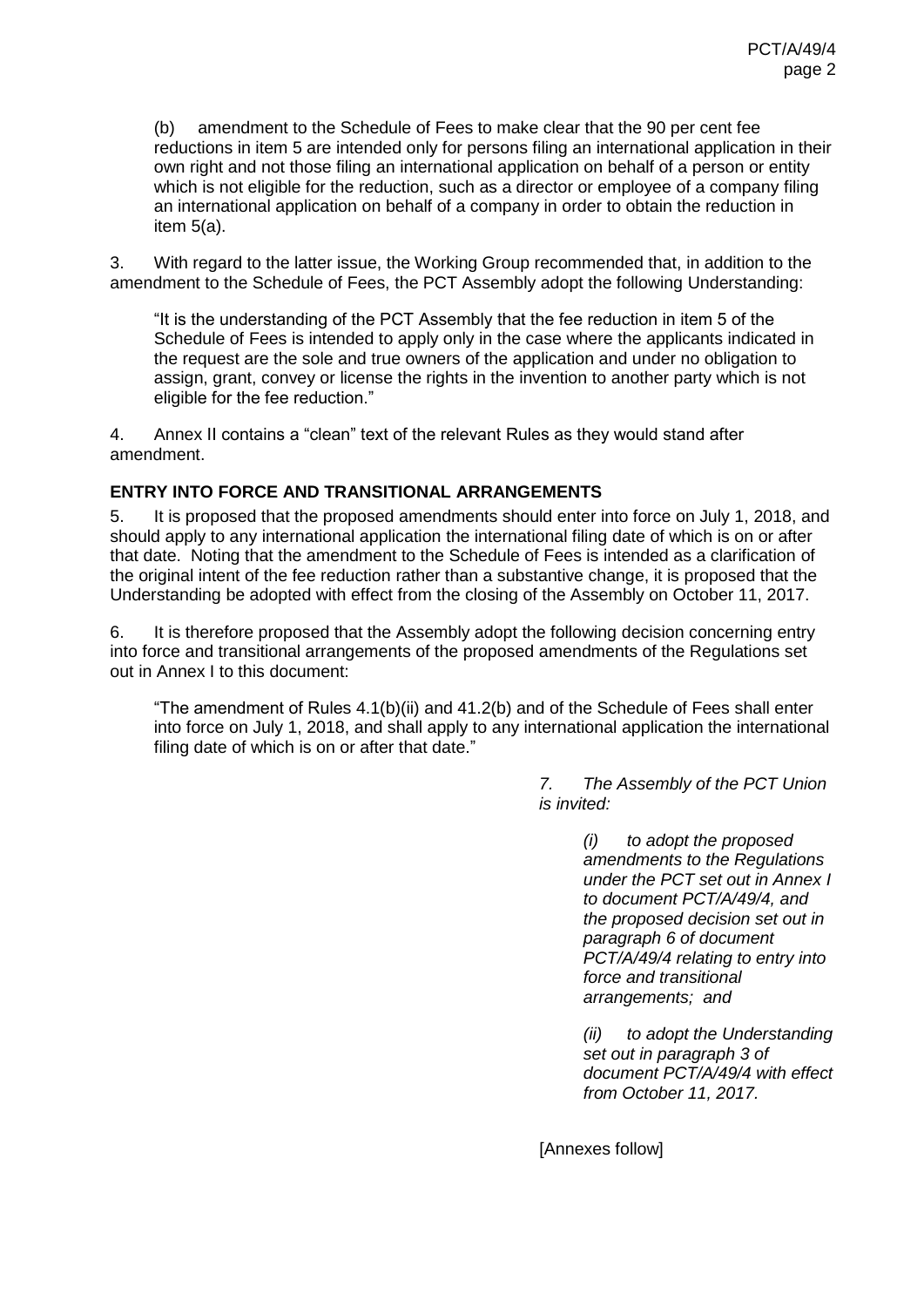# PROPOSED AMENDMENTS TO THE PCT REGULATIONS<sup>2</sup>

## TABLE OF CONTENTS

| Rule 41 Taking into Account Results of Earlier Search and Classification 3              |  |
|-----------------------------------------------------------------------------------------|--|
|                                                                                         |  |
| 41.2 Taking into Account Results of Earlier Search and Classification in Other Cases  3 |  |
|                                                                                         |  |

 $\frac{1}{2}$ Proposed additions and deletions are indicated, respectively, by underlining and striking through the text concerned. A "clean" copy of the proposed amended provisions (without underlining or striking through) appears in Annex II.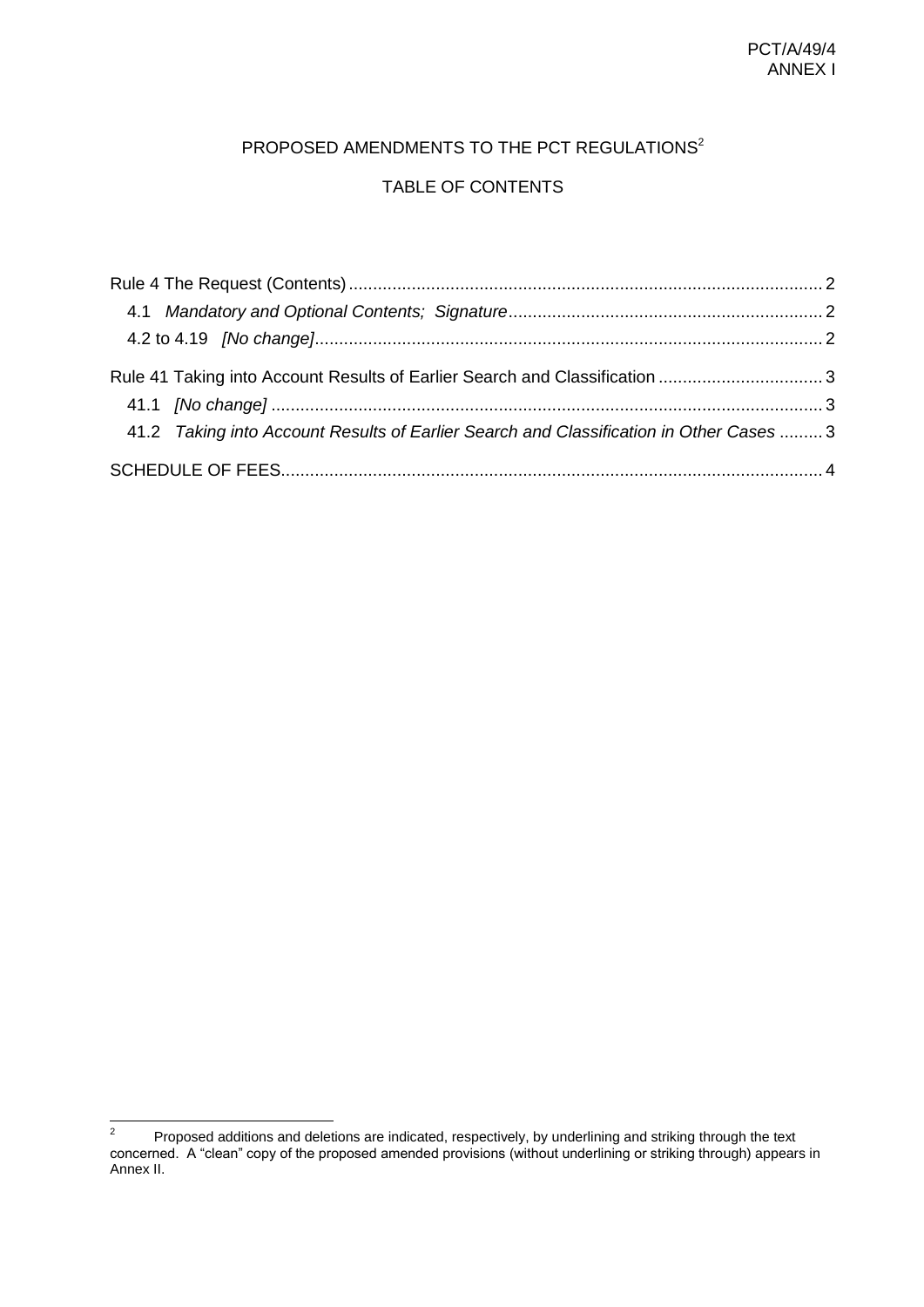### **The Request (Contents)**

- <span id="page-3-1"></span><span id="page-3-0"></span>4.1 *Mandatory and Optional Contents; Signature*
	- (a) [No change]
	- (b) The request shall, where applicable, contain:
		- (i) a priority claim, or
		- (ii) indications relating to an earlier search as provided in Rules 4.12(i) and

12*bis*.1(c)(b) and (f)(d),

- (iii) a reference to a parent application or parent patent,
- (iv) an indication of the applicant's choice of competent International Searching Authority.

(c) and (d) [No change]

<span id="page-3-2"></span>4.2 to 4.19 *[No change]*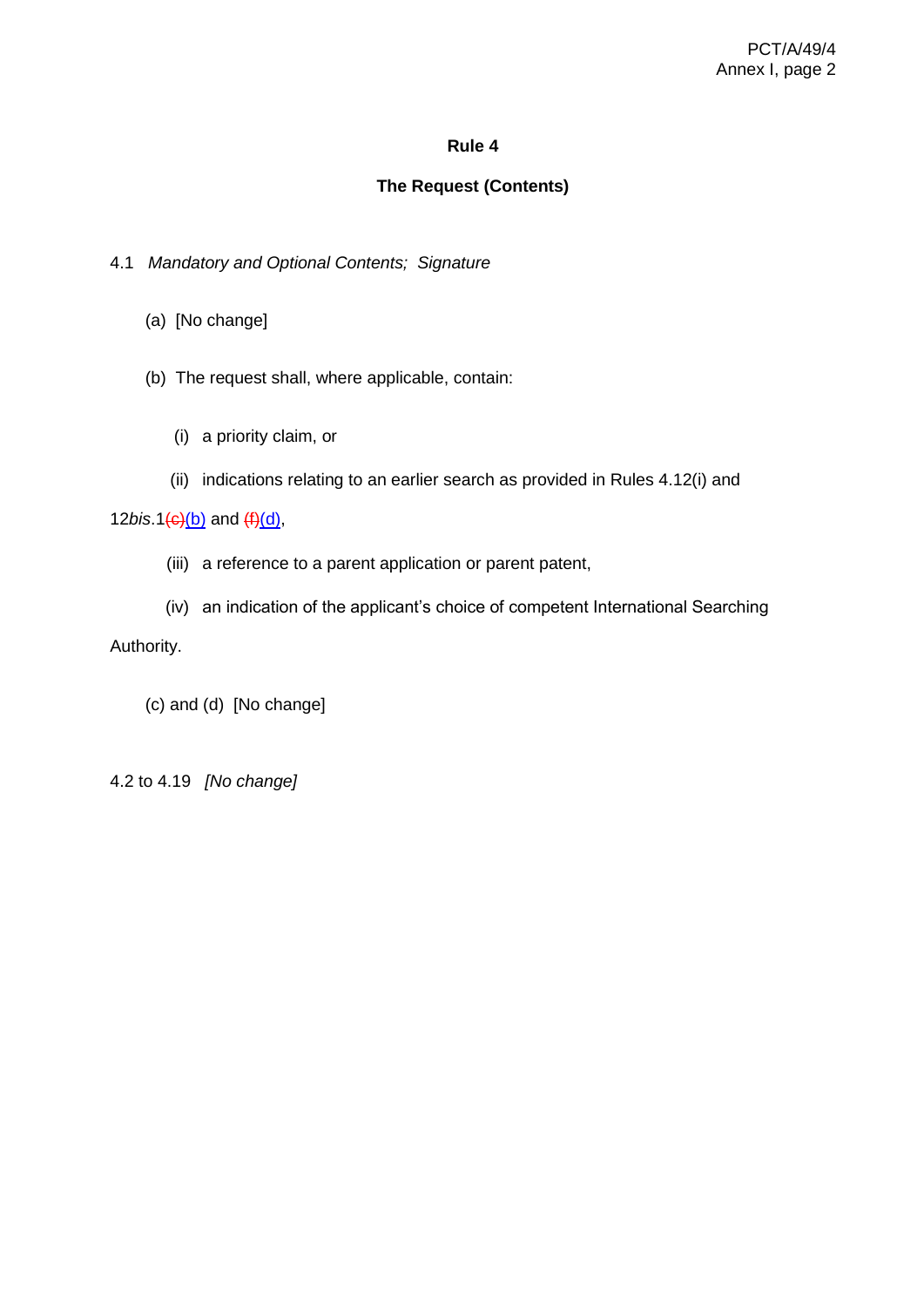#### <span id="page-4-0"></span>**Taking into Account Results of Earlier Search and Classification**

<span id="page-4-1"></span>41.1 *[No change]*

<span id="page-4-2"></span>41.2 *Taking into Account Results of Earlier Search and Classification in Other Cases*

(a) [No change]

(b) Where the receiving Office has transmitted to the International Searching Authority a copy of the results of any earlier search or of any earlier classification under Rule 23*bis*.2(a) or  $(b)(c)$ , or where such a copy is available to the International Searching Authority in a form and manner acceptable to it, for example, from a digital library, the International Searching Authority may take those results into account in carrying out the international search.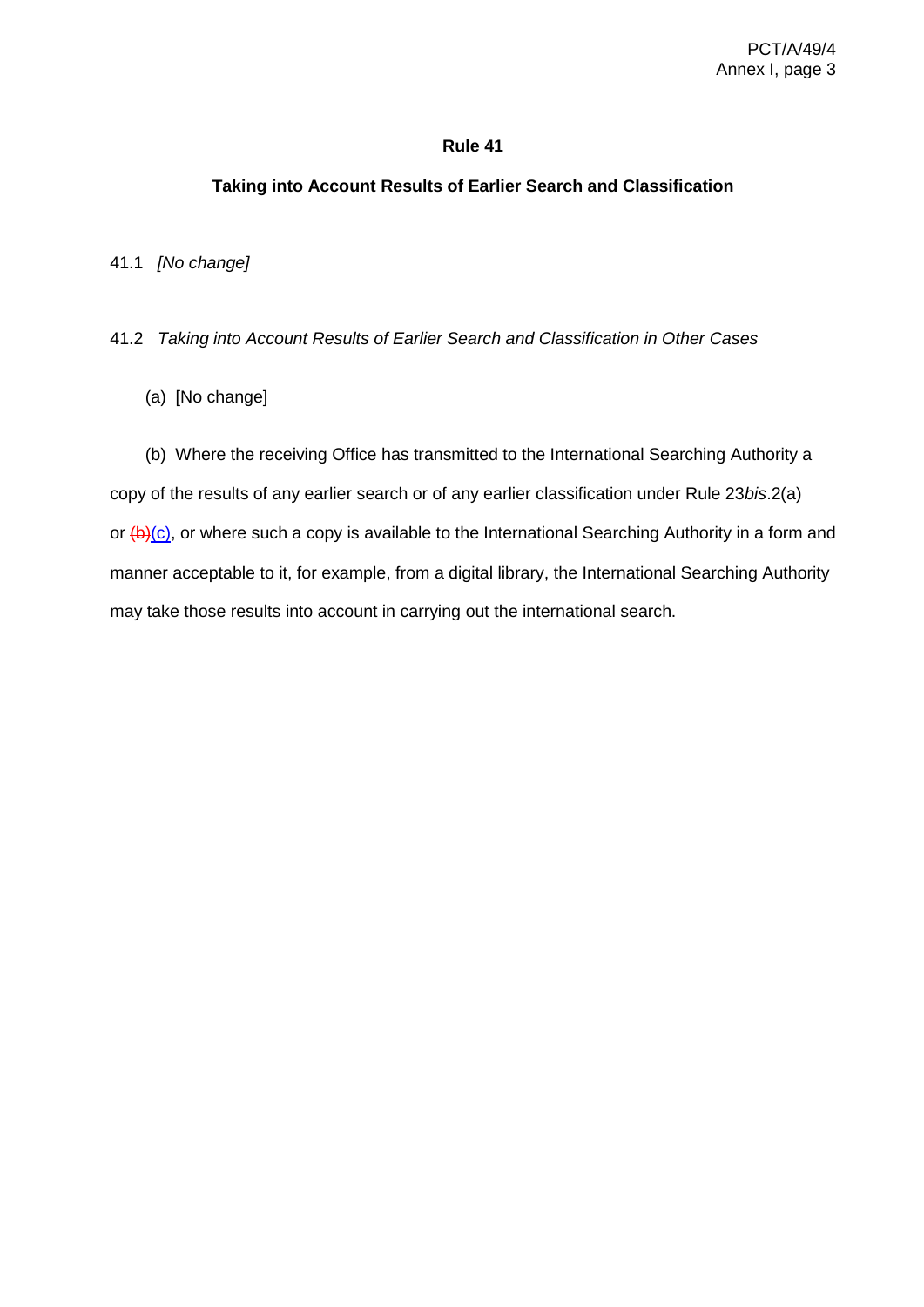#### **SCHEDULE OF FEES**

<span id="page-5-0"></span>**Fees Amounts**

1. to 3. [No change]

#### **Reductions**

4. [No change]

5. The international filing fee under item 1 (where applicable, as reduced under item 4), the supplementary search handling fee under item 2 and the handling fee under item 3 are reduced by 90% if the international application is filed by:

(a) [No change] an applicant who is a natural person and who is a national of and resides in a State that is listed as being a State whose per capita gross domestic product is below US\$ 25,000 (according to the most recent 10-year average per capita gross domestic product figures at constant 2005 US\$ values published by the United Nations), and whose nationals and residents who are natural persons have filed less than 10 international applications per year (per million population) or less than 50 international applications per year (in absolute numbers) according to the most recent five-year average yearly filing figures published by the International Bureau; or

(b) [No change] an applicant, whether a natural person or not, who is a national of and resides in a State that is listed as being classified by the United Nations as a least developed country;

provided that, at the time of filing of the international application, there are no beneficial owners of the international application who would not satisfy the criteria in sub-item (a) or (b) and provided that, if there are several applicants, each must satisfy the criteria set out in either sub-item (a) or (b). The lists of States referred to in sub-items (a) and (b)<sup>3</sup> shall be updated by the Director General at least every five years according to directives given by the Assembly. The criteria set out in sub-items (a) and (b) shall be reviewed by the Assembly at least every five years.

[Annex II follows]

 3 *Editor's Note:* The first lists of States were published in the Gazette of February 12, 2015, page 32 (see www.wipo.int/pct/en/official\_notices/index.html).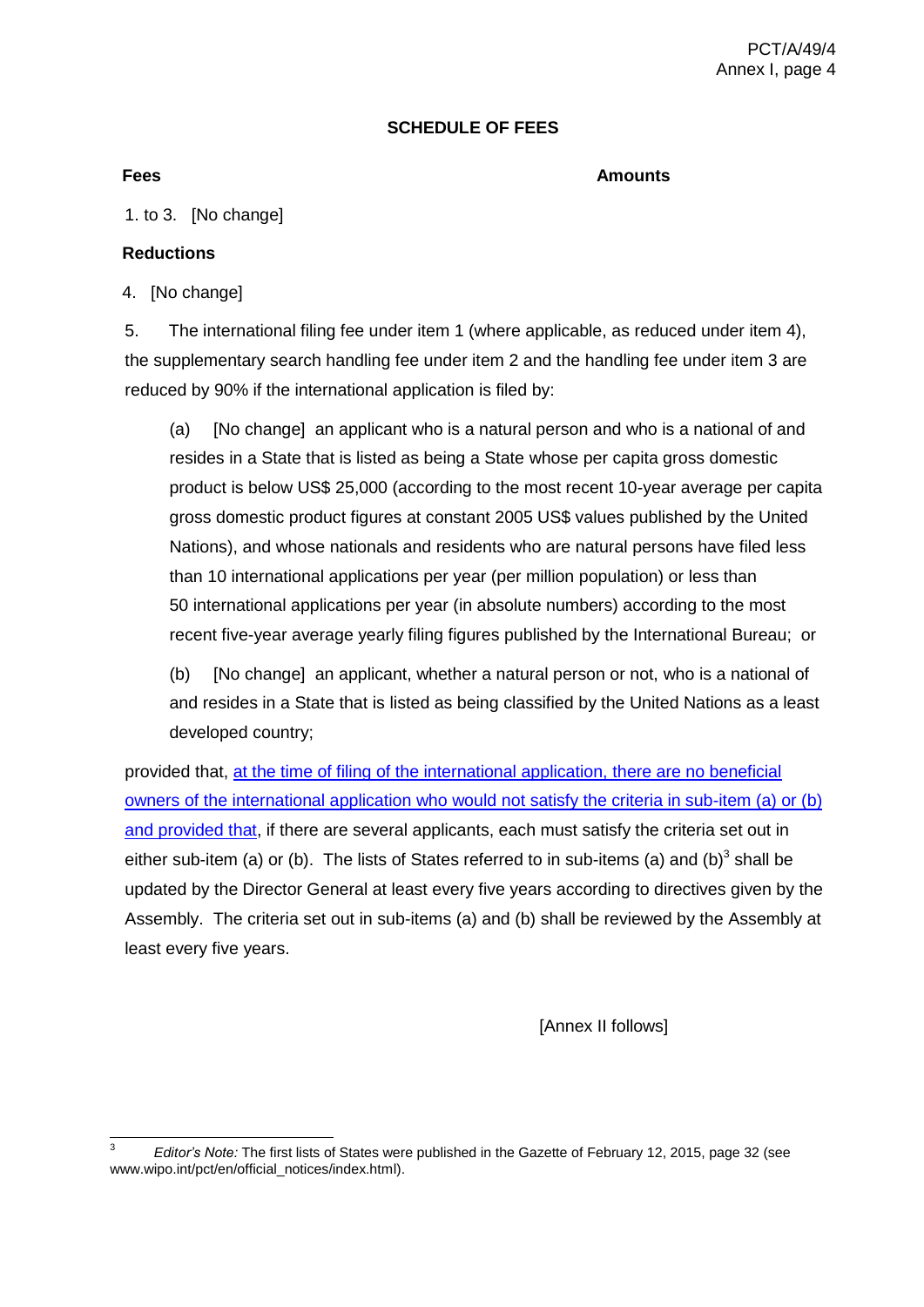## PROPOSED AMENDMENTS TO THE PCT REGULATIONS

# (CLEAN TEXT)

Proposed amendments of the PCT Regulations are set out in Annex I, in which additions and deletions are shown, respectively, by underlining and striking-through of the text concerned. This Annex contains, for convenient reference, a "clean" text of the relevant provisions as they would stand after amendment.

| Rule 41 Taking into Account Results of Earlier Search and Classification 3              |  |
|-----------------------------------------------------------------------------------------|--|
| 41.2 Taking into Account Results of Earlier Search and Classification in Other Cases  3 |  |
|                                                                                         |  |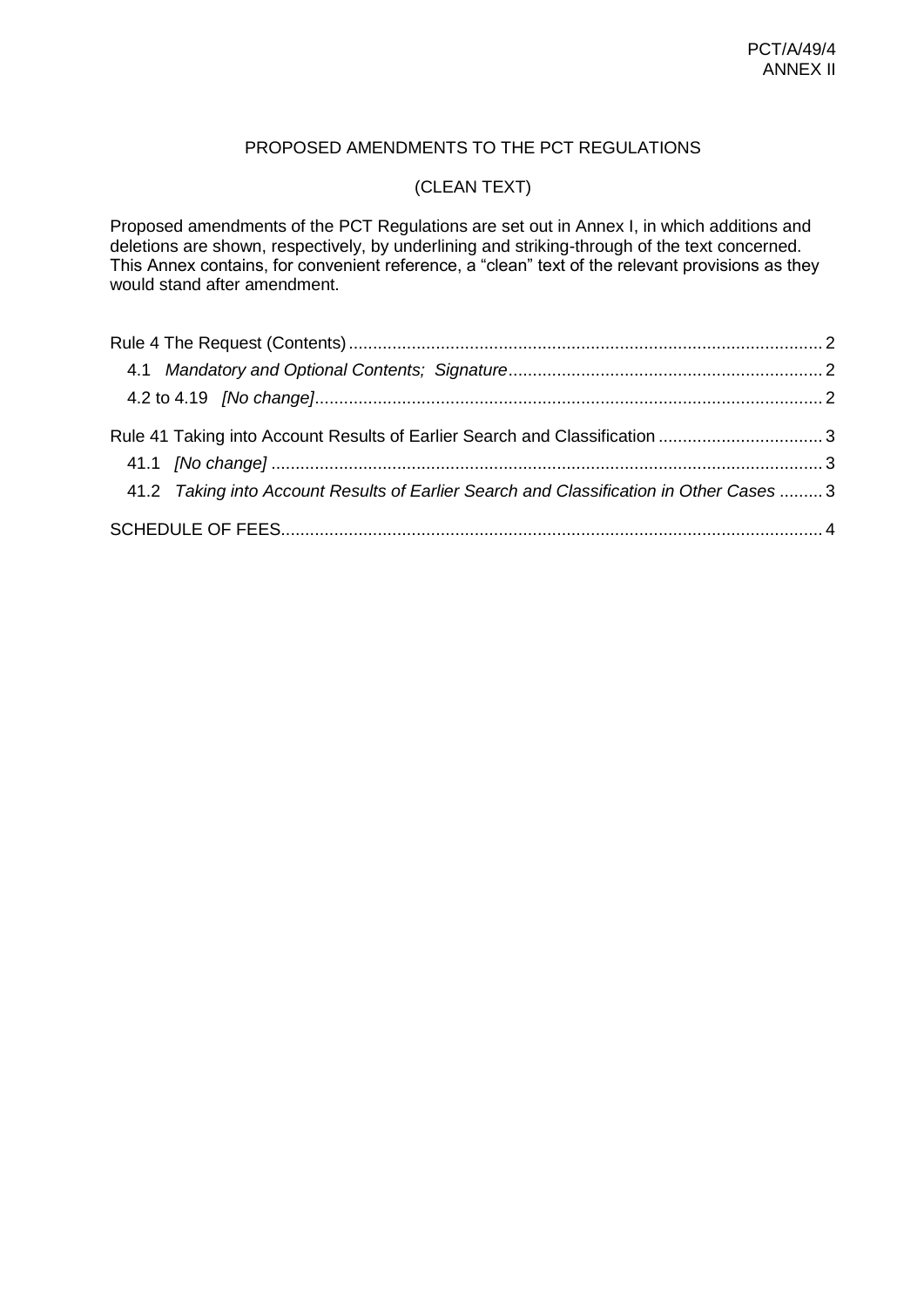### **The Request (Contents)**

- <span id="page-7-1"></span><span id="page-7-0"></span>4.1 *Mandatory and Optional Contents; Signature*
	- (a) [No change]
	- (b) The request shall, where applicable, contain:
		- (i) a priority claim, or
	- (ii) indications relating to an earlier search as provided in Rules 4.12(i) and 12*bis*.1(b)

and (d),

- (iii) a reference to a parent application or parent patent,
- (iv) an indication of the applicant's choice of competent International Searching

#### Authority.

(c) and (d) [No change]

<span id="page-7-2"></span>4.2 to 4.19 *[No change]*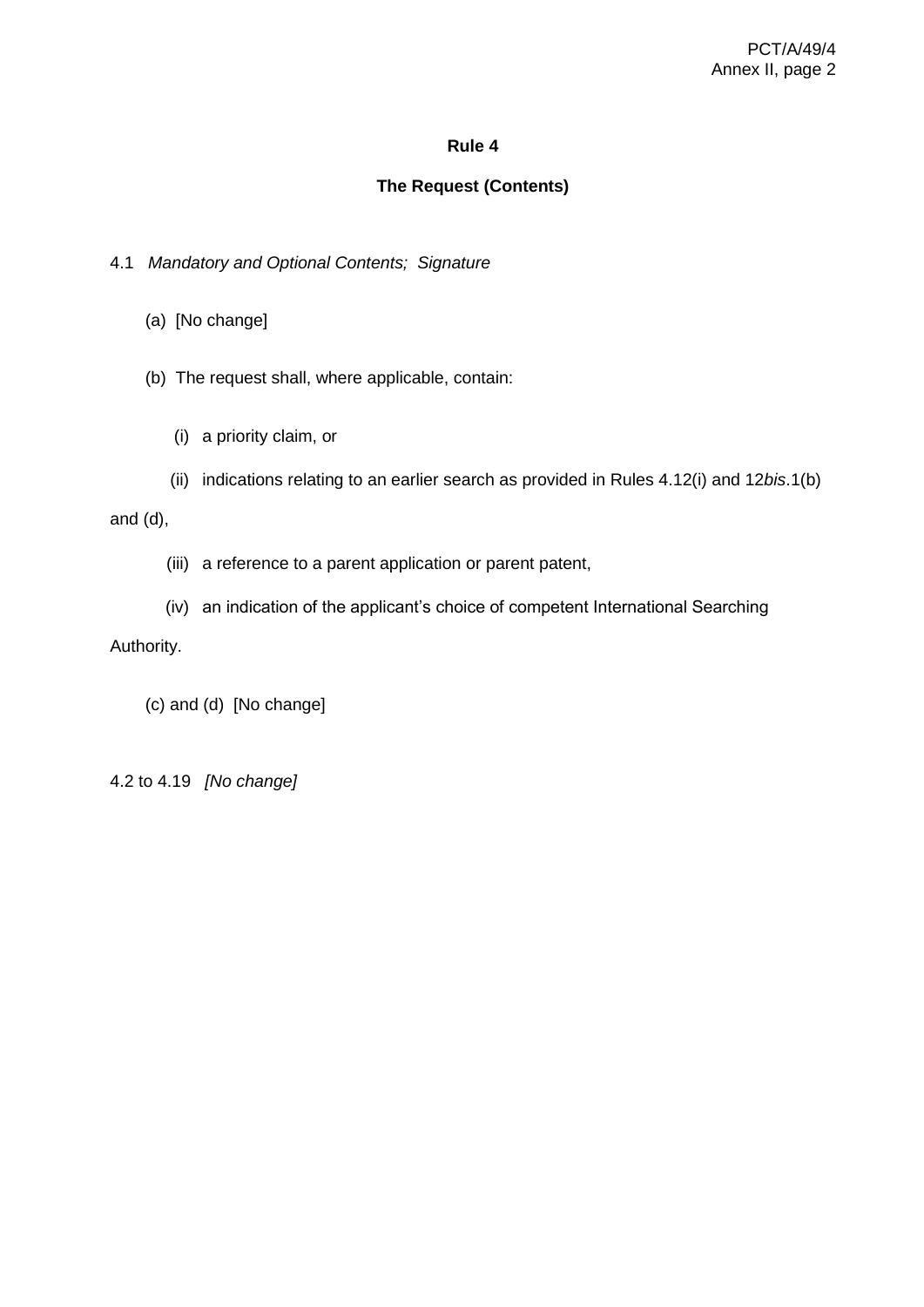#### <span id="page-8-0"></span>**Taking into Account Results of Earlier Search and Classification**

<span id="page-8-1"></span>41.1 *[No change]*

<span id="page-8-2"></span>41.2 *Taking into Account Results of Earlier Search and Classification in Other Cases*

(a) [No change]

(b) Where the receiving Office has transmitted to the International Searching Authority a copy of the results of any earlier search or of any earlier classification under Rule 23*bis*.2(a) or (c), or where such a copy is available to the International Searching Authority in a form and manner acceptable to it, for example, from a digital library, the International Searching Authority may take those results into account in carrying out the international search.